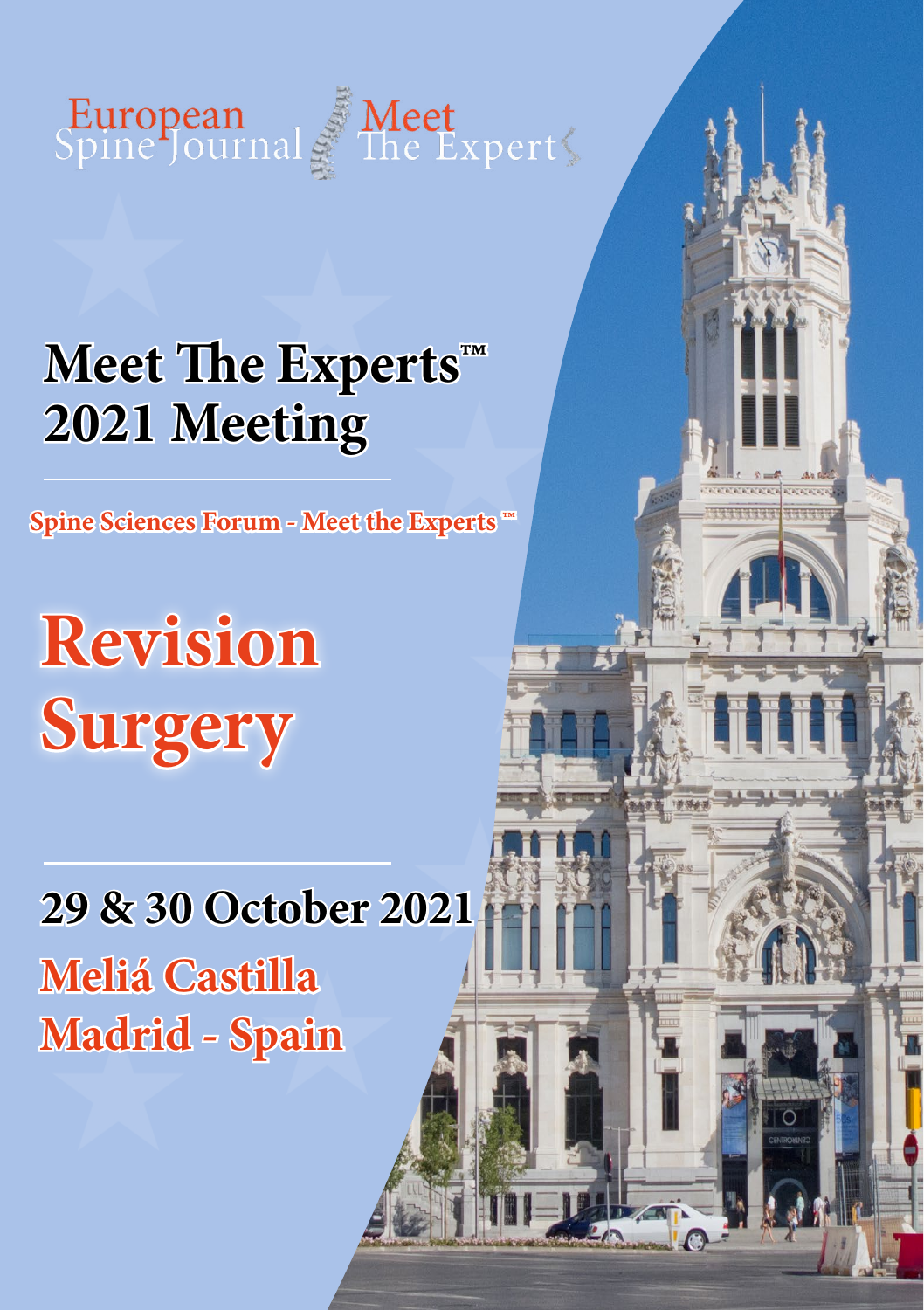#### **Faculty**

#### **Chairmen**

Pedro Beriano Claudio Lamartina

#### **Co-Chairmen**

Luis Alvarez Galovich Francisco Villarejo

#### **Faculty**

Max Aebi **Bern**, Switzerland Luis Alvarez Galovich Madrid, Spain Vincent Arlet Philadelphia, USA Roberto Bassani Milan, Italy Stefano Boriani Milan, Italy Robert Gunzburg Brussels Belgium Jean-Charles Le Huec Bordeaux, France Lawrence Lenke New York, USA Christoph Mehren Munich, Germany Ibrahim Obeid Bordeaux, France Luca Papavero Hamburg, Germany Andrea Redaelli Milan, Italy Daniel Rosenthal Bad Homburg, Germany Pierre Roussouly **Lyon, France** Marek Szpalski Brussels, Belgium Francisco Villarejo Ortega Madrid, Spain

### **Meeting Secretariat**

#### Scientific Secretariat **Construction** Croanisation

Andrea Redaelli MediCongress Services ESJ Editorial Task Force Member Noorwegenstraat 49 dr.andrea.redaelli@gmail.com 9940 Evergem, Belgium

 Phone: +32 (0)9 218 85 85 info@medicongress.com www.medicongress.com

#### **Welcome Address**

Dear Colleagues and Friends,

The promotion of quality management is essential. Treatment outcome assessment, research outcomes, guidelines, best papers and best practices are not known by all practitioners.

For this reason, the European Spine Journal organizes its third Spine Sciences "Meet the Experts™" Forum focusing on revision surgery.

Experts in this field have been carefully selected and asked to provide the Journal with an article describing their techniques and experience. These articles will be published as a 'special issue' of the European Spine Journal.

The Spine Sciences "Meet the Experts™" Forum aims at optimizing exchanges of knowledge.

This meeting will be highly interactive. With this scope, the format has been designed and based on interactive case-based discussions with experts rather than on lectures - with residual time left for discussion. You will have the opportunity to interact with some of the most respected world experts in the field, while bridging between state-of-the-art sciences and clinical practice.

We look forward to seeing you in Madrid!

Robert Gunzburg Editor-in-Chief European Spine Journal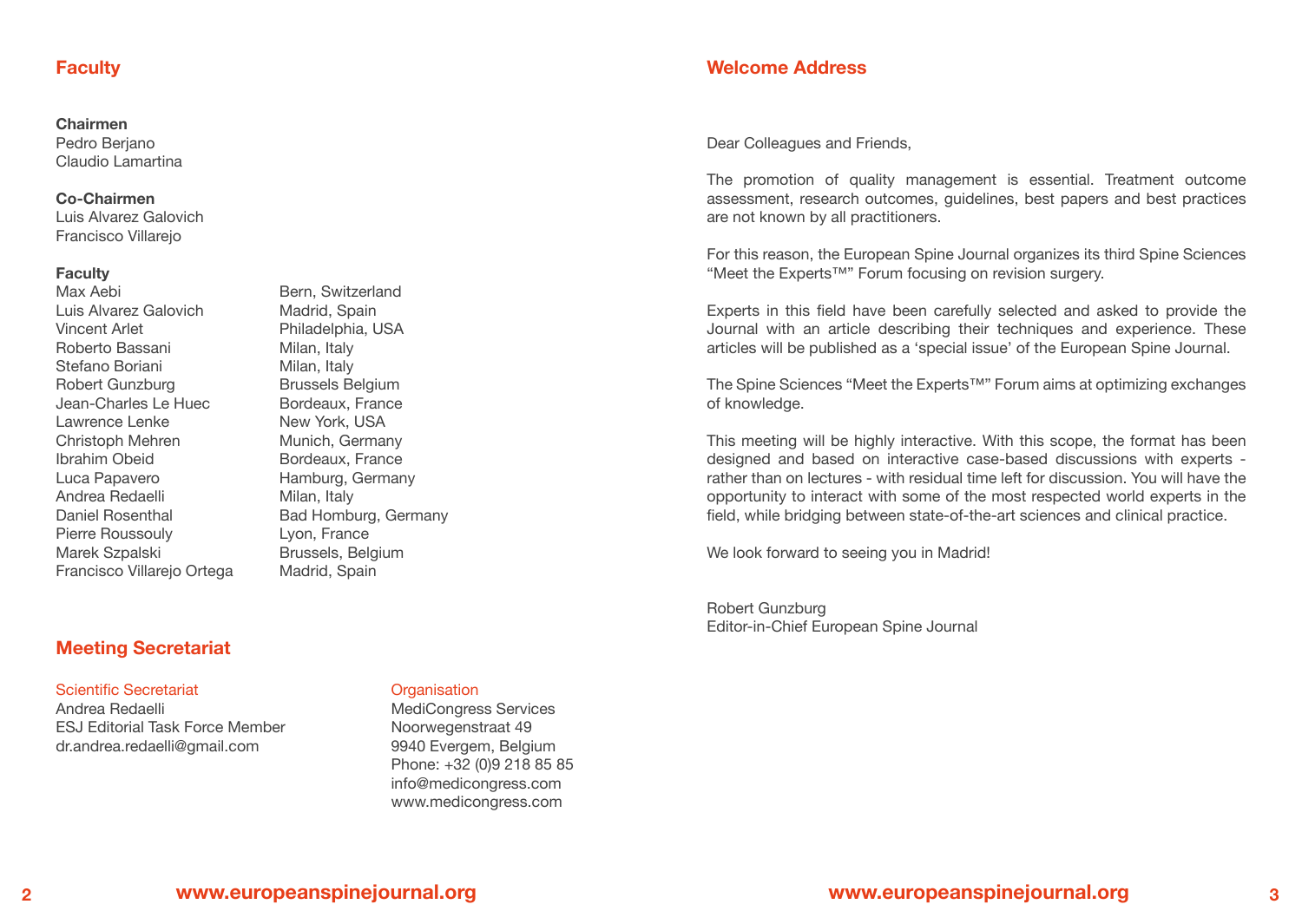#### **Programme - Friday, 29 October**

08.00 **Welcome** *Robert Gunzburg and Chairmen*

#### **Introduction Lecture**

08.10 **The Problems of Revision Surgery**  *Max Aebi*

**Case Based Topic I** *Moderators: Pedro Berjano and Luis Alvarez Galovich* 

- 08.30 **Revision after failed discectomy**  *Presenter: Luca Papavero Lecturer: Christoph Mehren*
- 09.30 **Revision after surgery for spinal stenosis**  *Presenter: Jean-Charles Le Huec Lecturer: Pierre Roussouly*
- 10.30 **Coffee Break**

#### **Case Based Topic II** *Moderators: Claudio Lamartina and Francisco Villarejo Ortega*

- 11.00 **Revision after surgery for thoracic disc herniation** *Presenter: Luca Papavero Lecturer: Daniel J Rosenthal*
- 12.00 **Revision after motion preservation surgery**  *Presenter: Andrea Redaelli Lecturer: Ibrahim Obeid*
- 13.00 **Lunch and Industry Workshops**

#### **Programme - Friday, 29 October**

#### **Keynote Lectures**

*Moderator: Ibrahim Obeid*

- 15.30 **Revision surgery for spinal tumors**  *Stefano Boriani*
- 15.50 **Revision after pediatric spine deformity surgery**  *Lawrence Lenke*
- 16.10 **Discussion**
- 16.30 **Coffee Break**

**Case Based Topic III** *Moderators: Stefano Boriani and Jean-Charles Le Huec*

- 17.00 **Revision for non union in adult spine deformity**  *Presenter: Jean-Charles Le Huec Lecturer: Vincent Arlet*
- 18.00 **Revision after adult spine deformity surgery**  *Presenter: Claudio Lamartina Lecturer: Pedro Berjano*
- 19.00 **Revision surgery in post-surgical infection** *Presenter: Claudio Lamartina Lecturer: Luis Alvarez Galovich*
- 19.30 End of day 1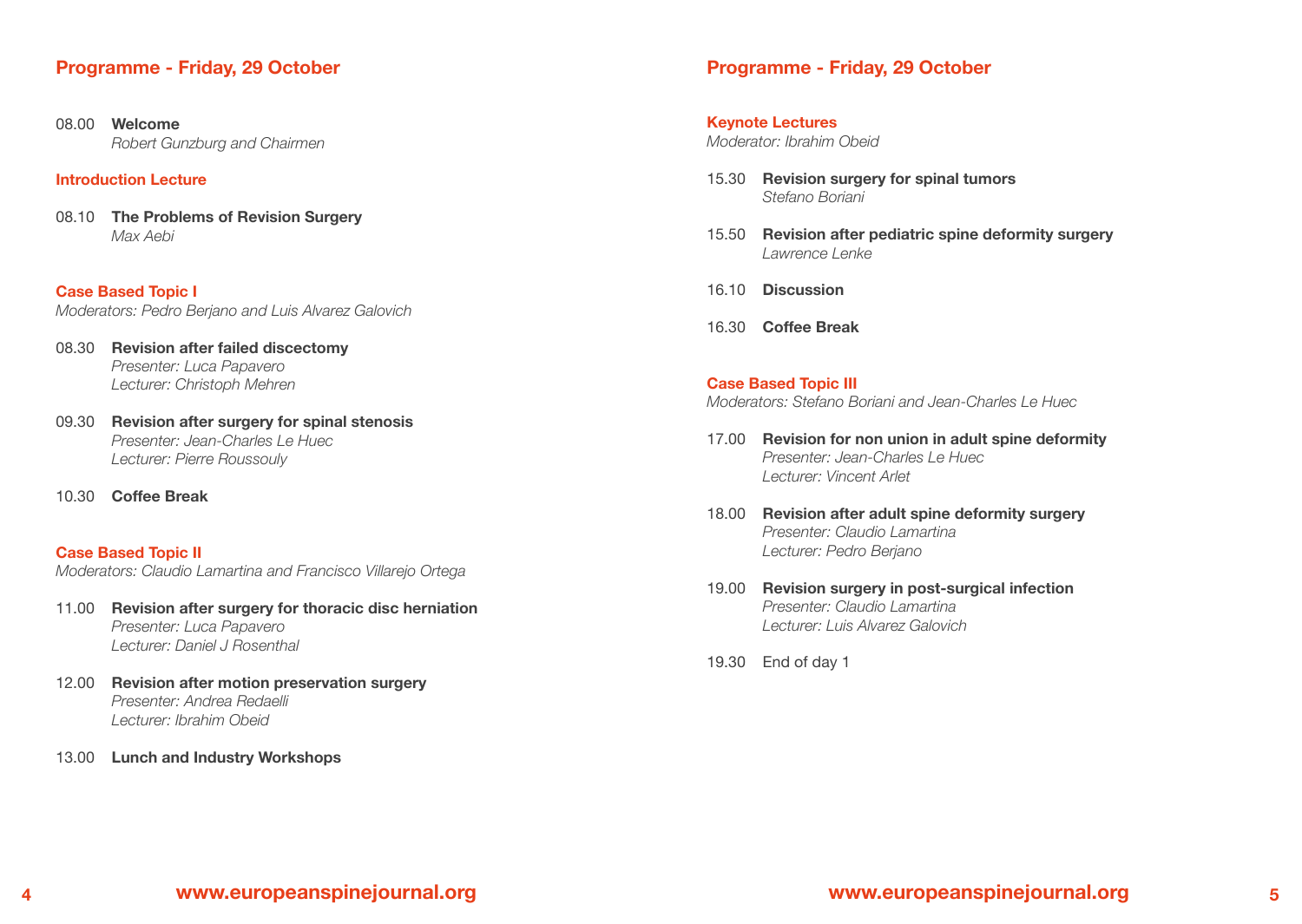#### **Programme - Saturday, 30 October**

08.00 **Breakfast and Industry Workshops**

**Case Based Topics IV** *Moderators: Pedro Berjano and Marek Szpalski*

10.00 **Revision endoscopic surgery**  *Presenter: Daniel J. Rosenthal Lecturer: Roberto Bassani*

11.00 **Coffee Break**

#### **Case Based Topic V**

*Moderators: Vincent Arlet and Claudio Lamartina*

- 11.30 **Revision for Proximal Junctional failure** *Presenter: Claudio Lamartina Lecturer: Lawrence Lenke*
- 12.30 **Revision for Distal Junctional failure** *Presenter: Jean-Charles Le Huec Lecturer: Pedro Berjano*

13.30 **End of the Meeting**

#### **Registration and General Information**

#### **Registration Fee**

|             | <b>Before 28 October</b> | On-Site |
|-------------|--------------------------|---------|
| Participant | € 390.00                 | €450,00 |

The registration fee includes:

- Access to the scientific sessions
- Access to the industrial exhibition
- Daily lunches and coffee breaks as announced in the programme

Register here: **[https://na.eventscloud.com/esj202](https://na.eventscloud.com/esj2020)1**

#### **On-site Registration Opening Times**

Friday, 29 October: 07.00 - 19.30 hrs Saturday, 30 October : 07.30 - 13.30 hrs

#### **Venue**

Melia Castilla, Capitan Haya 43, 28020 Madrid, Spain

**Language** The official language of the Meeting will be English.

#### **Hotel Accommodation**

Once registered, you will receive a link to reserve hotel rooms at ESJ preferential rates at the Melia Castilla Hotel.

#### **Coffee and Lunch**

Coffee and Lunch will be served in the exhibition area during the breaks between sessions. All Covid-19 regulations of that time will be respected.

#### **Accreditation**

The Meet the Experts<sup>™</sup> 2021 Meeting has been granted 10 European CME credits (ECMEC) by the European Accreditation Council for Continuing Medical Education (EACCME). Participants will receive a certificate of attendance with accreditation details via email after the Meeting.

#### **Dress Code**

The dress code of the Meeting is business casual.

#### **Liability**

In registering for the Meet the Experts<sup>™</sup> 2021 Meeting, participants agree that neither the European Spine Journal nor the Organising Secretariat assume any liability whatsoever. Participants should therefore organise their own health, travel and personal insurances.